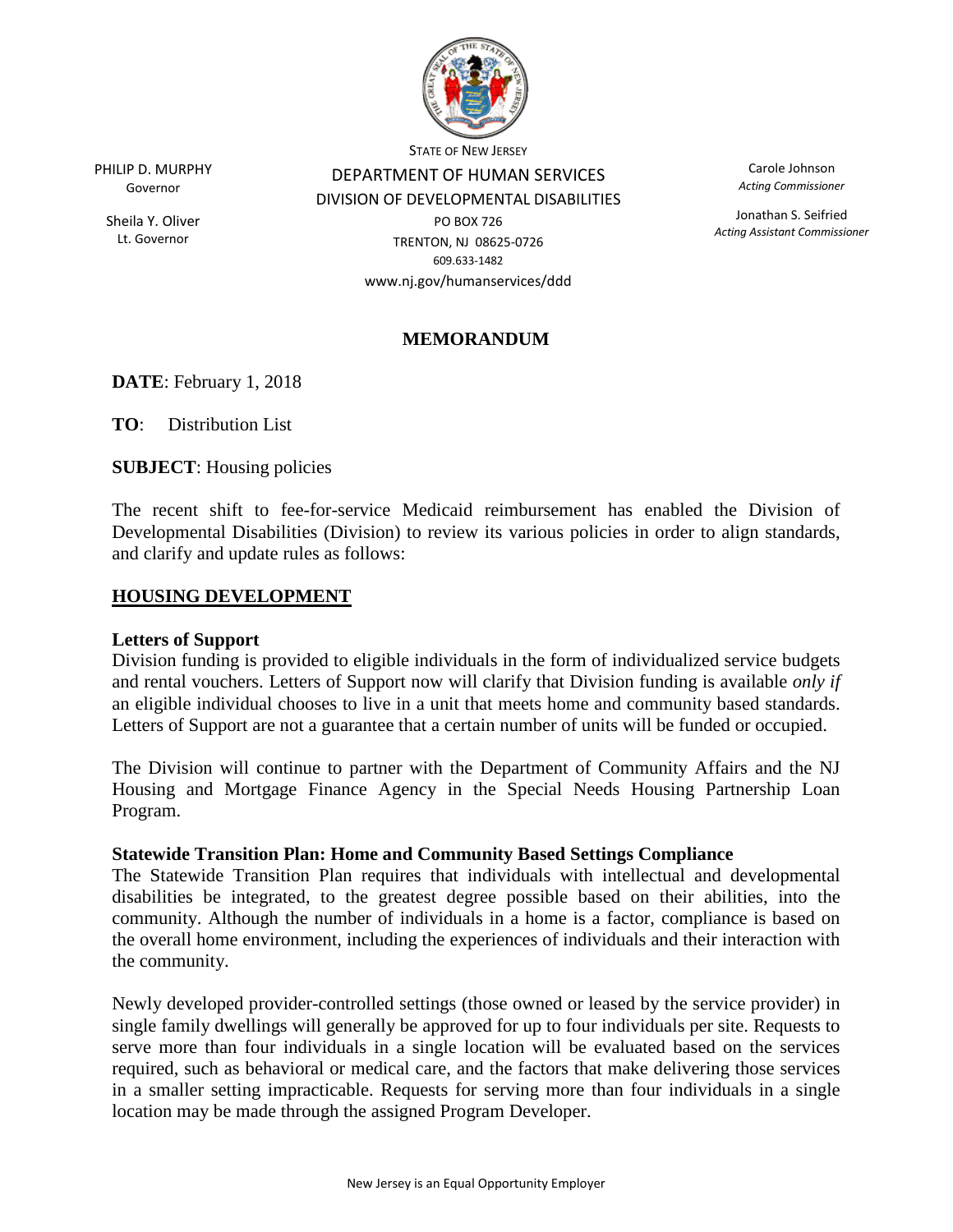### **Site Searches**

If Division funding is being used for new provider controlled settings, the Division continues to require site searches, Division-architect review and adherence to architect recommendations.

If Division funding is *not* being used, the Division continues to require site searches, but review of the property by the Division-architect would only occur at the request of the service provider.

Negative outcomes, such as the failure to become licensed or to receive a certification of occupancy, as a result of declining or deviating from Division-architect review are the sole responsibility of the service provider.

### **CAPITAL FUNDING TIMELINES**

With the shift to fee-for-service, many expenditures now paid through contract or voucher will be reimbursed through the service rates or housing vouchers. Service providers will be able to accumulate reserves for site maintenance and upgrades. Additionally, rental vouchers will not be adjusted to account for historic Division funding of acquisition and improvements. As a result, review of capital funding requests for Accessibility Modifications and Major Maintenance will end as outlined below. The Division will not render payment on projects that do not meet these time requirements. The Division is no longer accepting proposals for acquisition funding.

### **CAPITAL FUNDING**

### **Acquisition**

Beginning July 1, 2017, the Division is no longer considering new projects for acquisition funding. Any project that has received written approval from the Division must be completed and submitted for reimbursement by January 1, 2019.

### **Accessibility Modifications, Fire Alarms and Fire Suppression**

As previously communicated, the Division will accept requests for accessibility modifications on existing licensed homes through June 30, 2018. At this time, the Division will continue to accept requests for fire alarms and fire suppression. The following requirements must be met:

- Division funding for accessibility modifications is limited to \$60,000 per property. Project costs over this amount must be funded from other sources. Fire alarms and fire suppression are funded separately and are not counted against this threshold.
- An agency may have up to four accessibility projects in process at any one time. If an agency has four projects in process, one project must be completed and reimbursed before another proposal can be submitted for review.
- A capital package is required for all projects, regardless of amount. If accessibility modifications are submitted in conjunction with fire alarms and fire suppression, a single capital package may cover both projects.
- All proposal changes or revisions must be approved by the Division in writing prior to completion of the project. If the Division is not notified or does not approve, Division funding will be limited to the amount in the last approved request.
- Accessibility Modifications approved on or before the date of this memo must be completed and submitted to the Program Developer for payment on or before June 30, 2018.
- Accessibility Modifications approved after the date of this memo must be completed and submitted to the Program Developer for payment within 120 calendar days of approval.